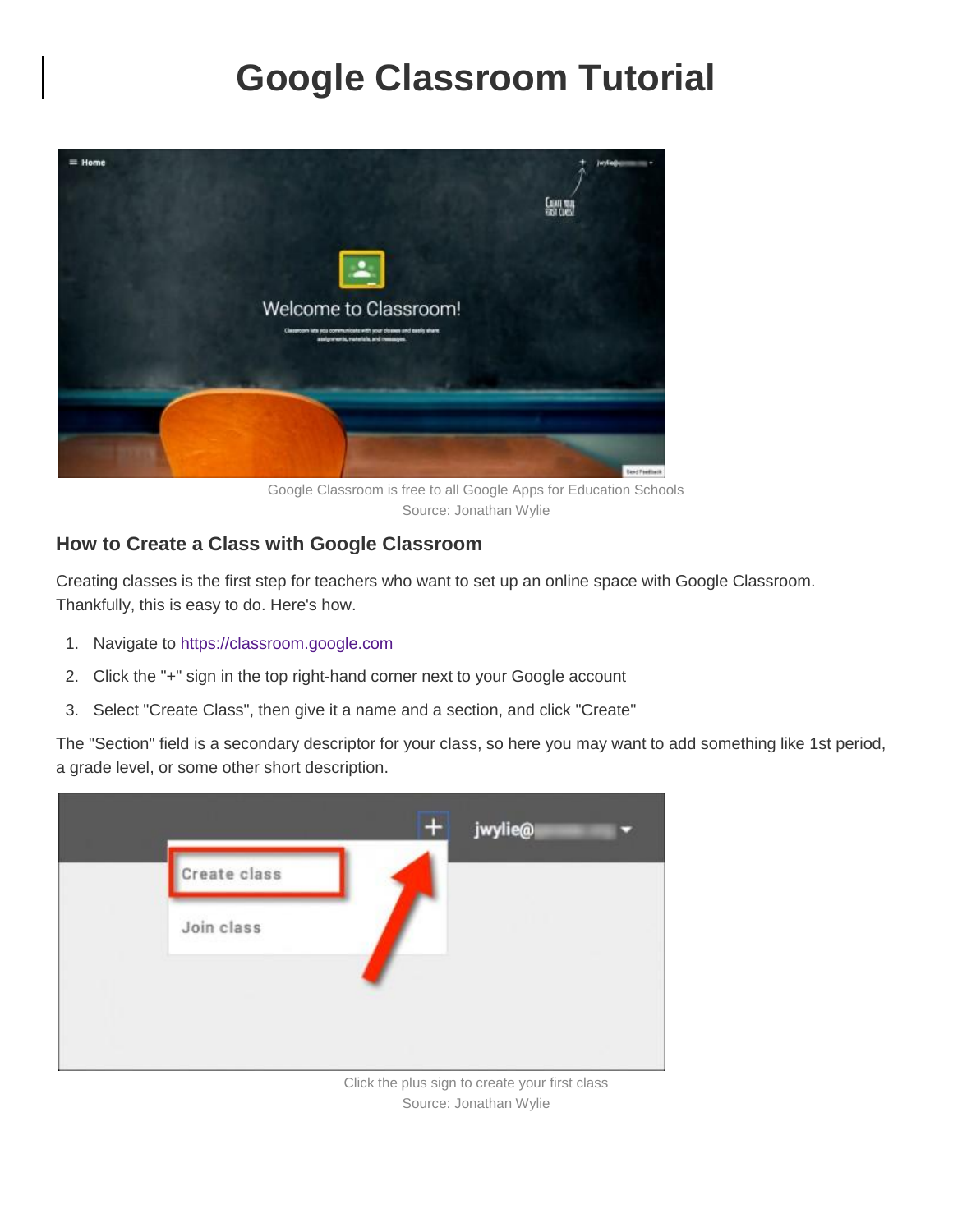#### **Customize the Appearance of Your Class**

When you create your class for the first time, you are given a default header image. This is the image that students will see when they click on your class to access assignments and announcements. You can customize this image with a few quick steps.

- 1. In the lower right corner of the image, you will find "Change Class Theme"
- 2. Click "Change Class Theme" to open a gallery of photos you can choose for your class.
- 3. Choose a photo from the gallery, then click "Pick Class Theme" to change your header image.

There are a variety of images to choose from, but most are themed on some kind of academic subject. For instance, you could choose books for Language Arts classes, a piano for Music, colored pencils for Art, and so forth.

| Gallery        |                        |                                                                                                                       |  |            |
|----------------|------------------------|-----------------------------------------------------------------------------------------------------------------------|--|------------|
| <b>Gallery</b> | <b>Command</b>         | <b>TAXABLE IN THE REAL PROPERTY</b>                                                                                   |  | $\sqrt{9}$ |
|                |                        | <b>SO AND MARKED OF A MARKET OF A STATE OF A STATE OF A STATE OF A STATE OF A STATE OF A STATE OF A STATE OF A ST</b> |  |            |
|                |                        | $\sqrt{7}$ $\sqrt{91}$ $\sqrt{222}$                                                                                   |  |            |
|                | <b>Pick Cusma Imag</b> | Cancul                                                                                                                |  |            |

Check out the gallery of images you can use to customize your class Source: Jonathan Wylie

#### **Adding Students to Your Classes**

Once you have created all the classes that you need, you can quickly add students to your roster. You can do this by following the instructions below.

- 1. Click on the class that you want to students to register for
- 2. Make a note of the class code (located on the left) and distribute this to students.
- 3. Students will then navigate to [https://classroom.google.com,](https://classroom.google.com/) click the "+" sign in the top right-hand corner of the screen, and select "Join class"
- 4. Students enter the class code, and will instantly be added to the class

Note that the class code can be changed or disabled at any time by the teacher. Simply click the drop-down next to the class code and choose to reset or disable it as you feel the need. Resetting or disabling the code will not affect student who have already registered for your class.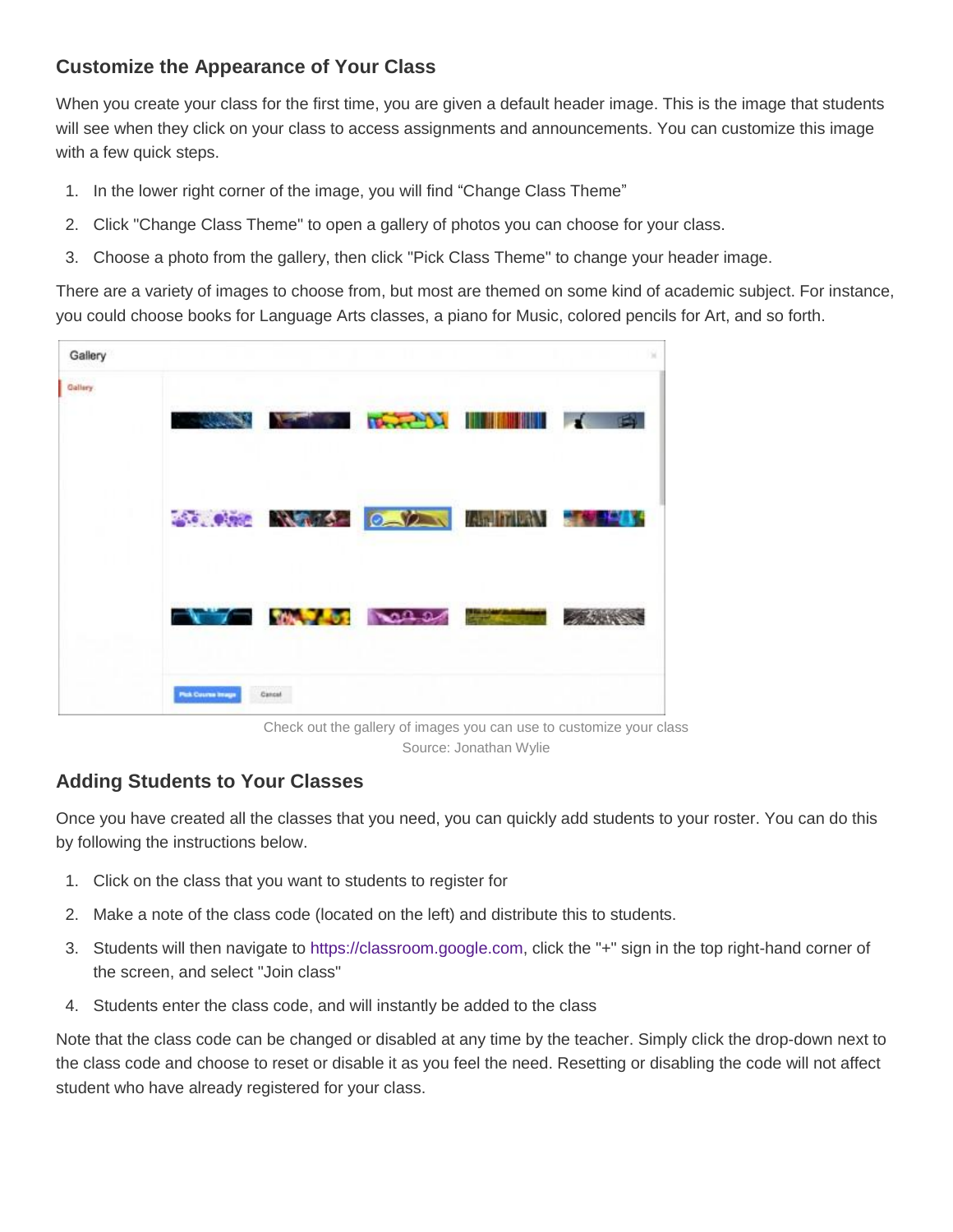

The class code can be reset or disabled at any time via the drop-down menu

#### **Edit or Delete a Class**

When you first try out Google Classroom, you may end up creating some test classes just to get a feel for all that it has to offer. That's perfectly natural because we all like to test out new products to see how they will work for us. However, you may want to edit the name of your test class or simply delete it altogether when you are done. Here's how to do that.

- 1. Click the menu button in the top left-hand corner of the screen (it looks like three horizontal lines)
- 2. Now click the three dots in the top right hand corner of the class you want to edit
- 3. Choose Rename or Delete to make the changes you need

| $\equiv$ Home                                 |   |
|-----------------------------------------------|---|
| <b>Math</b>                                   | i |
| 4th Gra<br>Rename<br>0 stude<br>Delete        |   |
| <b>UPCOMING ASSIGNMENTS</b><br>No assignments |   |

Rename or delete classes from the Home screen

## **Create an Assignment in Google Classroom (Part 1)**

Assignments can be created, and assigned to students, from inside Google Classroom, and there are a number of useful options here for educators. Here's how to add your first assignment.

- 1. Click on the class you want to add an assignment to
- 2. Now click "Assignment" in the middle of the page
- 3. Give your assignment a title and add any additional instructions or a description in the box below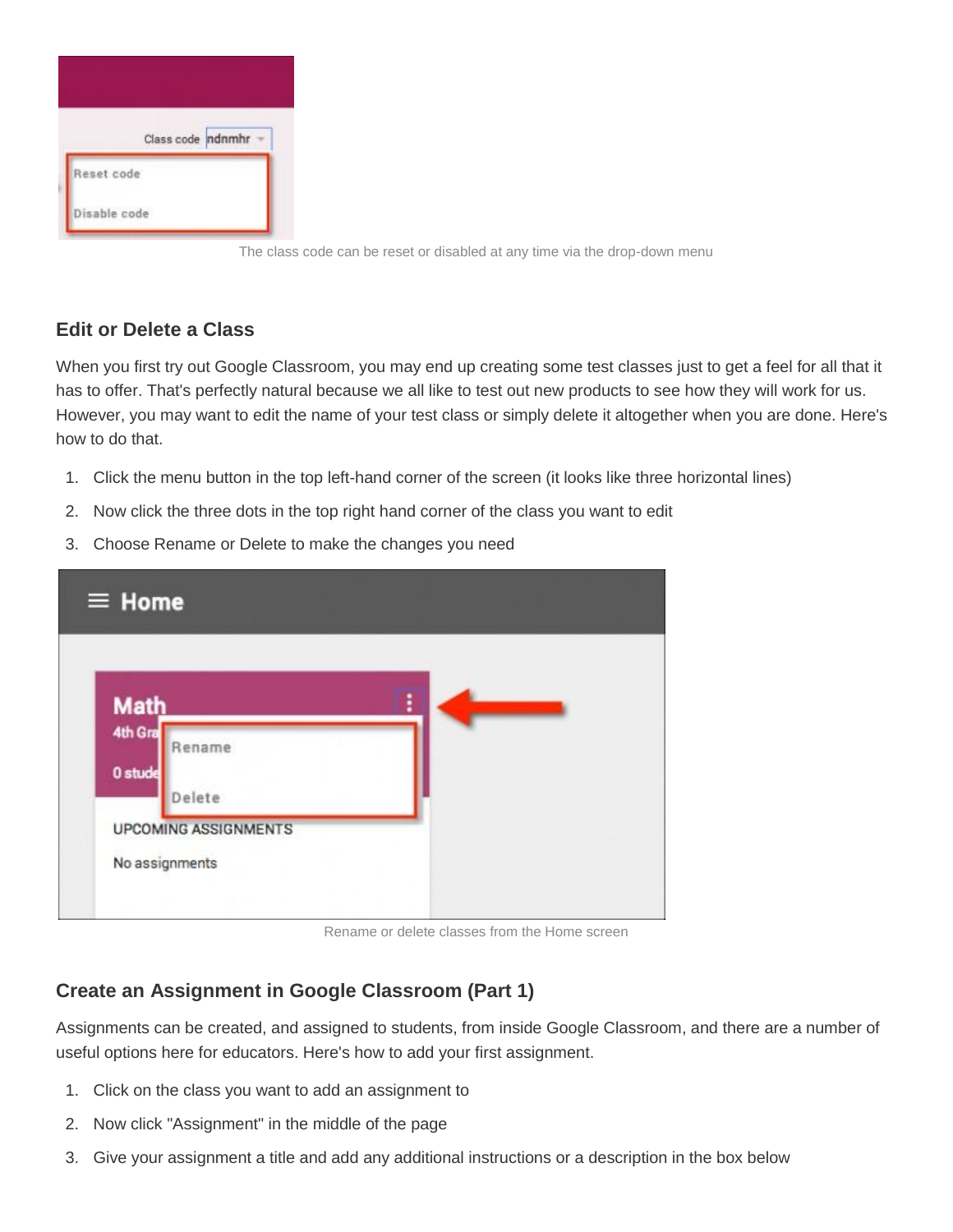- 4. Click the date to choose a due date for your assignment, and add a time if you want to specify when it it due on a given day
- 5. Choose the type of assignment you wish to create by clicking on one of the icons next to the word Assign. Your choices are to upload a file from your computer, attach a file from Google Drive, add a YouTube video, or add a link to a website.
- 6. Click "Assign" to give this assignment to your students.

If you want to give the assignment to more than one class, click the name of the class at the bottom of the assignment window and choose the classes you want to assign it to.

| Description of assignment (optional) |  |
|--------------------------------------|--|
| Due June 20, 2014<br>Add time        |  |
|                                      |  |
| ASIGN @ @ @ @                        |  |

How to add an assignment in Google Classroom

#### **Create an Assignment in Google Classroom (Part 2)**

Many teachers who use Google Classroom will likely elect to add an assignment from their Drive, because this is likely where a lot of the teacher's resources are now stored. However, there is an added benefit to choosing a Drive resource in Google Classroom, and that becomes clear with the options you get when you select a file from Drive.

1. Students can view file: Select this option if you want all students to be able to view the file, but not be able to modify it any way. This is ideal for study guides and generic handouts that the whole class need access to.

2. Students can edit file: Choose this if you want all students to be able to edit and work on the same document. This would be ideal for a collaborative class project where students may be working on separate slides in the same Google Presentation, or where they are collaboratively brainstorming ideas for something you want to discuss in your next class.

3. Make a copy for each student: If you pick this option, Classroom will make a copy of the original file for each student in your class and give them editing rights to that file. The teacher's master remains intact and the students have no access to the original file. Choose this is you want to quickly disseminate a paper that has an essay question for students to work on, or a digital worksheet template where students fill in the blanks with their own answers.

This level of automation was possible before Google Classroom, but it is infinitely easier to manage when integrated into this new platform.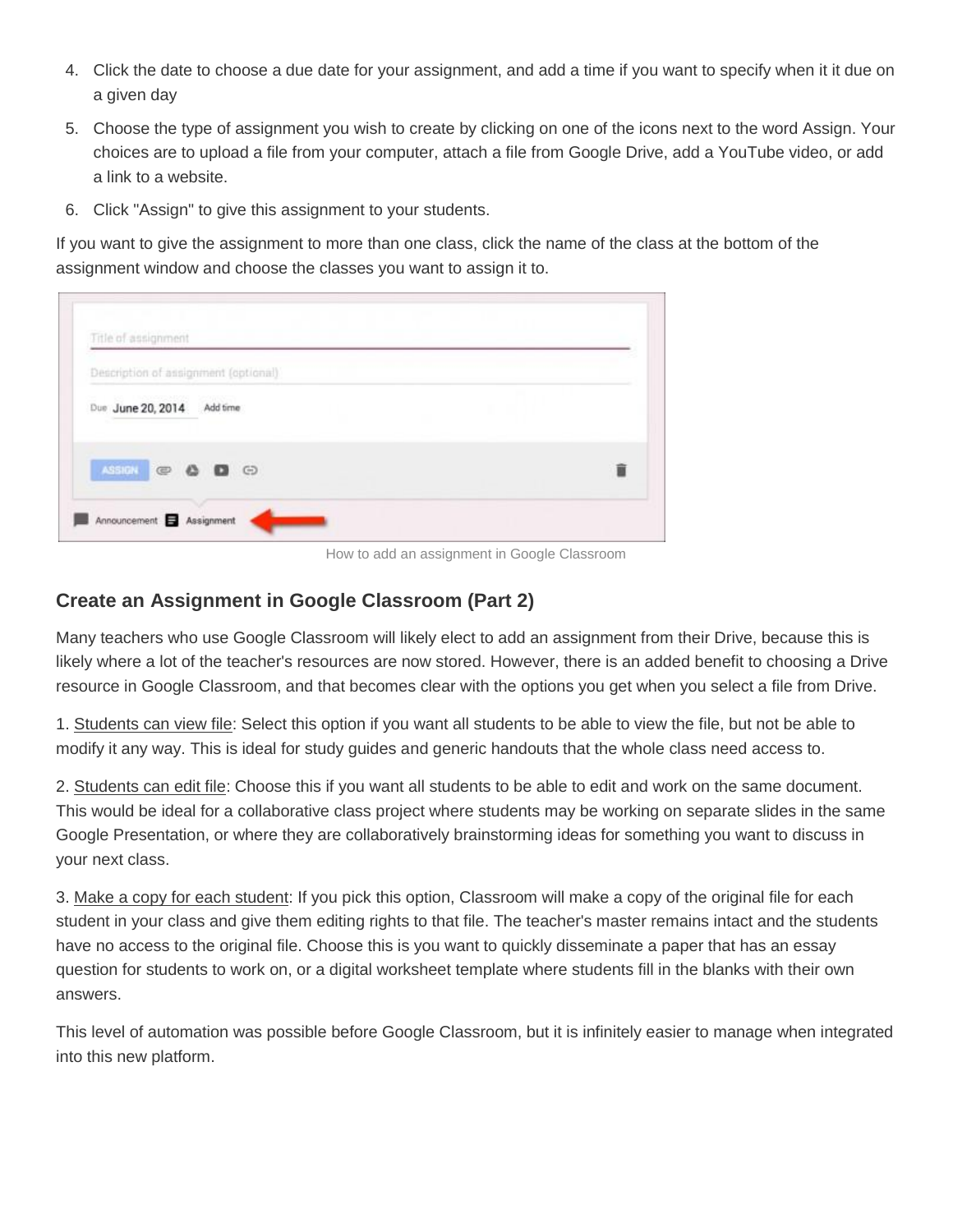

Teachers have a variety of options on how they want to share assignments from Drive

## **How Students Complete & Submit Assignments**

Students can view active assignments when they log in to Google Classroom by clicking on a specific class they are part of and reviewing the upcoming assignments. However, a more efficient way is to click the menu button in the top left-hand corner of the screen and select Assignments from the pop-out menu. This shows students a list of assignments for all their classes, as well as which ones they have turned in, which ones are still outstanding, and which ones are overdue. Assignments that have been graded by the teacher will also be shown here with a grade next to them.

Clicking on one of these assignments will open the relevant file for the student. If it is a Google Drive file, an additional button is added to the toolbar in the top right-hand corner, next to the Share button. This button is marked "Turn it in". Clicking it submits their assignment to the teacher.

As of now, there is no way to "turn in" YouTube videos or URLs that have been assigned to students by the teacher, but that will likely change before too long.

| <b>Assignments</b><br>≡                          |                                                              |             |
|--------------------------------------------------|--------------------------------------------------------------|-------------|
| ň<br>Home                                        | NOT TURNED IN (4/5)<br>SHOW ALL CLASSES .<br>TURNED IN (1/6) |             |
| Assignments<br>Θ                                 | Google Apps 101<br><b>Tech Consultants</b>                   | OVERDUE     |
| Math<br>4th Grade<br>000 B                       | $\mathbf{G}$<br><b>Tech Basics</b>                           |             |
| Google Apps 101<br>л                             | <b>Tech Consultants</b><br>$B_{\rm max}$                     | OVERDUE     |
| <b>Tech Basics</b><br>$-14-15$                   | <b>Technology Bingo</b><br><b>C</b> mean such such           | OVERDUE     |
| <b><i>MAGAZINE SERVICES</i></b><br>٠<br>Settings | Math.<br>Test Assignment<br>Ξ                                | DUE JUNE 20 |

Students can view all the assignments they have assigned to them via the sidebar menu Source: Jonathan Wylie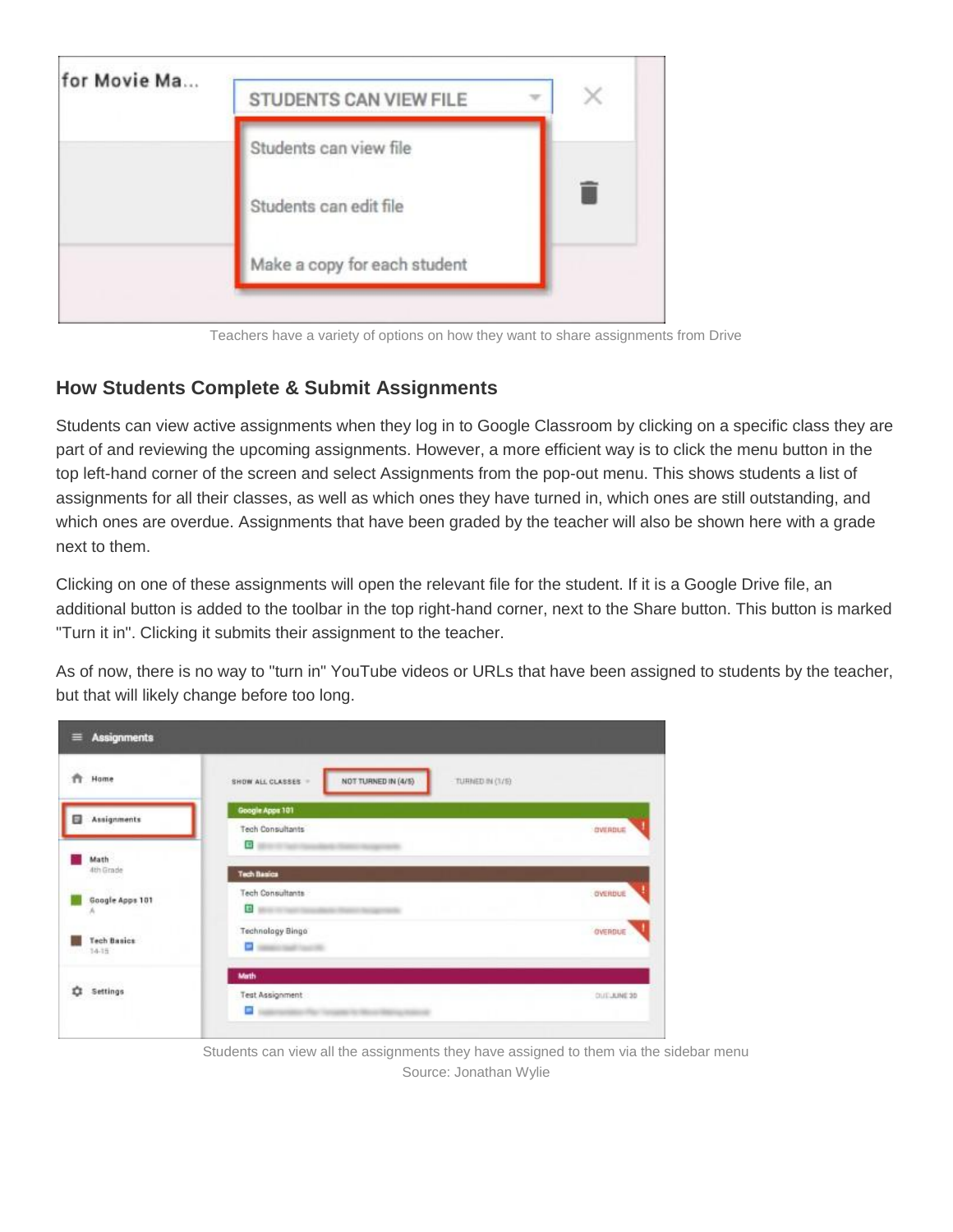### **Grading and Returning Assignments to Students**

Teachers can find student submissions in a number of different ways. However, perhaps the most efficient way is to enter the class you are interested in grading and **clicking on the assignment name** from the Stream view. If you find that assignments are getting buried among student conversations, look at the sidebar on the top left of the Stream view and you should see the "Upcoming Assignments" box. Click on the assignment you want to grade and follow the directions below:

- 1. Click the name of the student who has submitted an assignment you want to grade.
- 2. When the document opens, use [the commenting features in Drive](https://support.google.com/docs/topic/4711548?hl=en&ref_topic=1360896) to leave detailed feedback on specific parts of the student submission. Close the document when you are done. All changes are saved automatically.
- 3. When you return to Classroom, click to the right of the student's name where is says "No grade" and enter a points based grade for the assignment.
- 4. Check the box next to the student you just graded, then click the blue "Return" button to save the grade and notify the student that their paper has been graded

| <b>RETURN</b> | EMAIL<br>◛                                                  | FOLDER<br>a | <b><i>COWNLOAD</i></b> |                        |        |     |   |
|---------------|-------------------------------------------------------------|-------------|------------------------|------------------------|--------|-----|---|
|               | Students                                                    | Status      |                        | Grades                 | Points | 100 | × |
| G             | Gina Rogers<br>lend a note                                  |             | NOT TURNED IN          | No Grade<br>-----      |        |     |   |
| ø             | Grant Wood<br>Send a note<br>and the company of the company |             | NOT TURNED IN          | 95/100<br>Not Returned |        |     |   |

5. Add any additional feedback in the pop-up box, then click "Return Assignment"

Grades entered by the teacher will automatically trigger an email notification to students

## **Grading Tips and Further Information**

How do the students know that I have graded their assignment? Do I have to grade an assignment out of 100? These questions, and more, are answered below.

- When the teacher returns an assignment to a student, the teacher no longer has editing rights on that document.
- You can return an assignment to a student without grading it by simply checking the box next to the student's name and clicking Return. This could be useful for assignments submitted in error.
- When you return an assignment to a student they will automatically receive an email notification informing them of your actions
- You can change a grade at any time by clicking on the grade and then clicking "Update"
- Clicking the folder button will open the Google Drive folder where all student submissions are stored. This is useful for reviewing all the submitted assignments at one time.